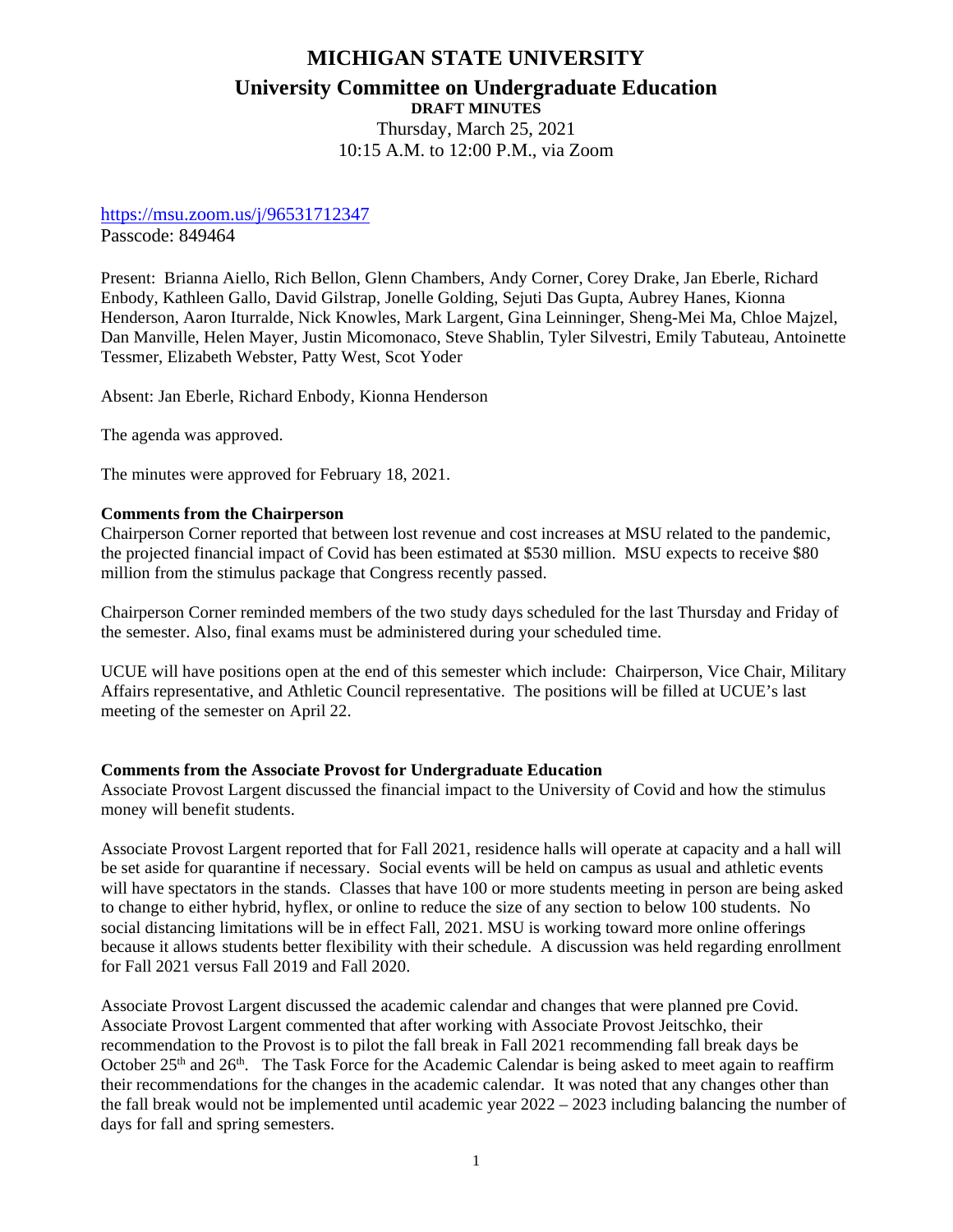A discussion was held if MSU could require students and staff to receive the Covid vaccine before returning to campus and the ethical reasons why that is not possible.

# **Request to Change the Admission as a Junior Requirement and Implement a Grade Requirement in the Bachelor of Science Degree in Construction Management** (Action Item)

Sinem Mollaouglu, Program Manager, Construction Management, College of Agriculture and Natural Resources

The committee granted voice to Dr. Mollaouglu.

Dr. Mollaouglu indicated this Request is to help prepare for an accreditation visit, clarify language and create consistency throughout the document. After a brief discussion with UCUE, the following changes were recommended:

- Under admission as a junior:
	- o the mark ups in the first paragraph and under #3 are conflicting with each other.
	- $\circ$  it is confirmed during the meeting that #3 represents the accurate information (have a gradepoint average of 3.00 in the CMP courses listed in item 2).
	- o The committee asked to align these two parts or eliminate one for clarity:
		- One suggestion was to move the statement in #3 to the first paragraph and delete the sentence marked up in the first paragraph as a potential remedy.
- Under requirements for the BSc in CM
	- o Under #1:
		- **•** " ...consists of Physics 231. the completion of 251....." is confusing. Clean up this paragraph for clarity.
	- $\circ$  #1 and #2: Math requirements are confusing in terms of flow. Rearrange the information for a clear presentation.
- 3e and 3f change to 'one of the following courses'
- 3d: change to 'one of the following courses with a minimum grade point of 2.0'

Voice was removed from Dr. Mollaouglu.

The following motion passed unanimously.

*The University Committee on Undergraduate Education duly considered and endorsed the Request to Change the Admission as a Junior Requirement and Implement a Grade Requirement in the Bachelor of Science Degree in Construction Management with the recommendations as indicated above.*

# **Request to Change the Admission to the College Requirements in the Eli Broad College of Business** (Action Item)

Cheri Speier-Pero, Associate Dean, Eli Broad College of Business

The committee granted voice to Associate Dean Speier-Pero.

Associate Dean Speier-Pero discussed Broad's direct admit process indicating direct admission is only offered to first year students who are entering MSU in the Fall semester. Students who matriculate in the spring semester and transfer students are not eligible for direct admission. High school seniors are offered the opportunity to enter the Broad College of Business as first-year students.

Associate Dean Speier-Pero shared a chart showing the percentages of direct admits into Business Colleges at other Big Ten schools with MSU having one of the lowest percentages among the Big Ten.